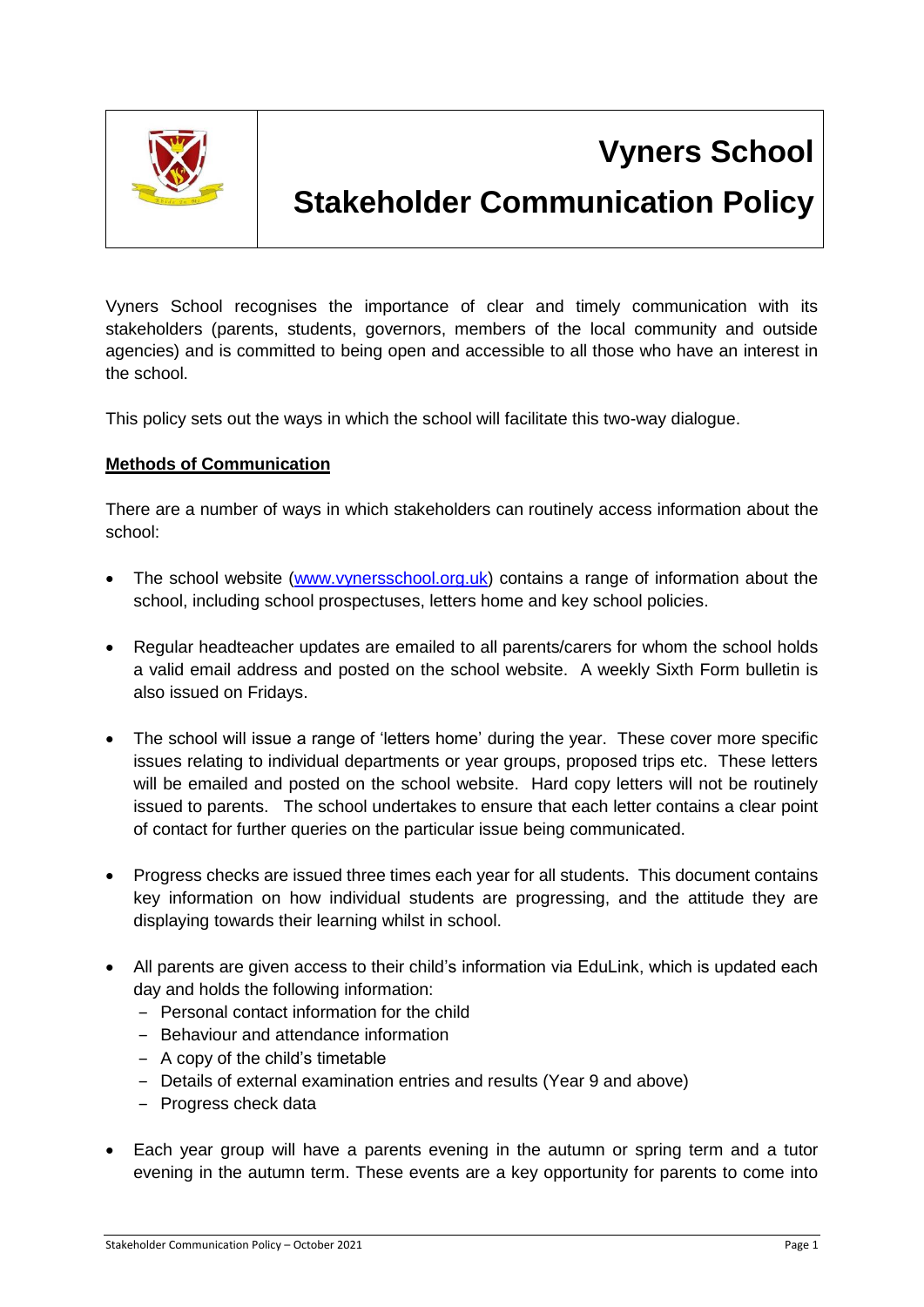school and learn about key events in their child's education that year and to discuss their child's progress directly with a member of the teaching staff. The events also provide an opportunity for parents to raise any other issues with a member of the Leadership Team. **We expect all parents to attend these events.** 

These events may be live or virtual. If virtual, information regarding booking arrangements will be sent out at least two weeks before the event.

- Targeted open evenings will be run to support the options process in years 8 and 9, as well as open evenings to support transition for Year 6 and Year 11 students. **We expect all parents to participate fully in relevant events.**
- The school subscribes to an automated texting service, which is used to send parents notification that their child has not been registered in school or that they need to attend an after school detention. **These are important messages and it is important that school holds an up to date mobile phone number for the primary point of parental contact at all times**
- Details of home learning tasks can be found on Google Classroom and if relevant should be written in the Student Planner. These are both key methods of communication and parents are asked to check them both regularly. (Only Year 7 students have a planner as standard issue). The Student Planner may be used to communicate non-urgent messages to a child's tutor, or to Student Services.

#### **Other Methods of Contacting the School**

Should the communication channels above not provide you with the information you require, or you have a specific issue to discuss with a member of staff, please contact the school as follows:

| Concerns over pastoral /<br>curriculum issues                | Relevant subject teacher or form tutor         |
|--------------------------------------------------------------|------------------------------------------------|
| Issues regarding a form tutor or subject<br>teacher          | Year Leader / Subject Leader                   |
| Concerns relating to a Year Leader / Subject<br>Leader       | Assistant Headteacher or Deputy<br>Headteacher |
| Matters concerns the administrative running<br>of the school | <b>Business Manager</b>                        |

Queries or issues can be raised by telephone (01895 234342), by email [office@vynersschool.org.uk,](mailto:office@vynersschool.org.uk) by letter or in person (an appointment will be required).

All Year Leaders, Subject Leaders and form tutors can additionally be contacted via the 'contact us' page on the school website.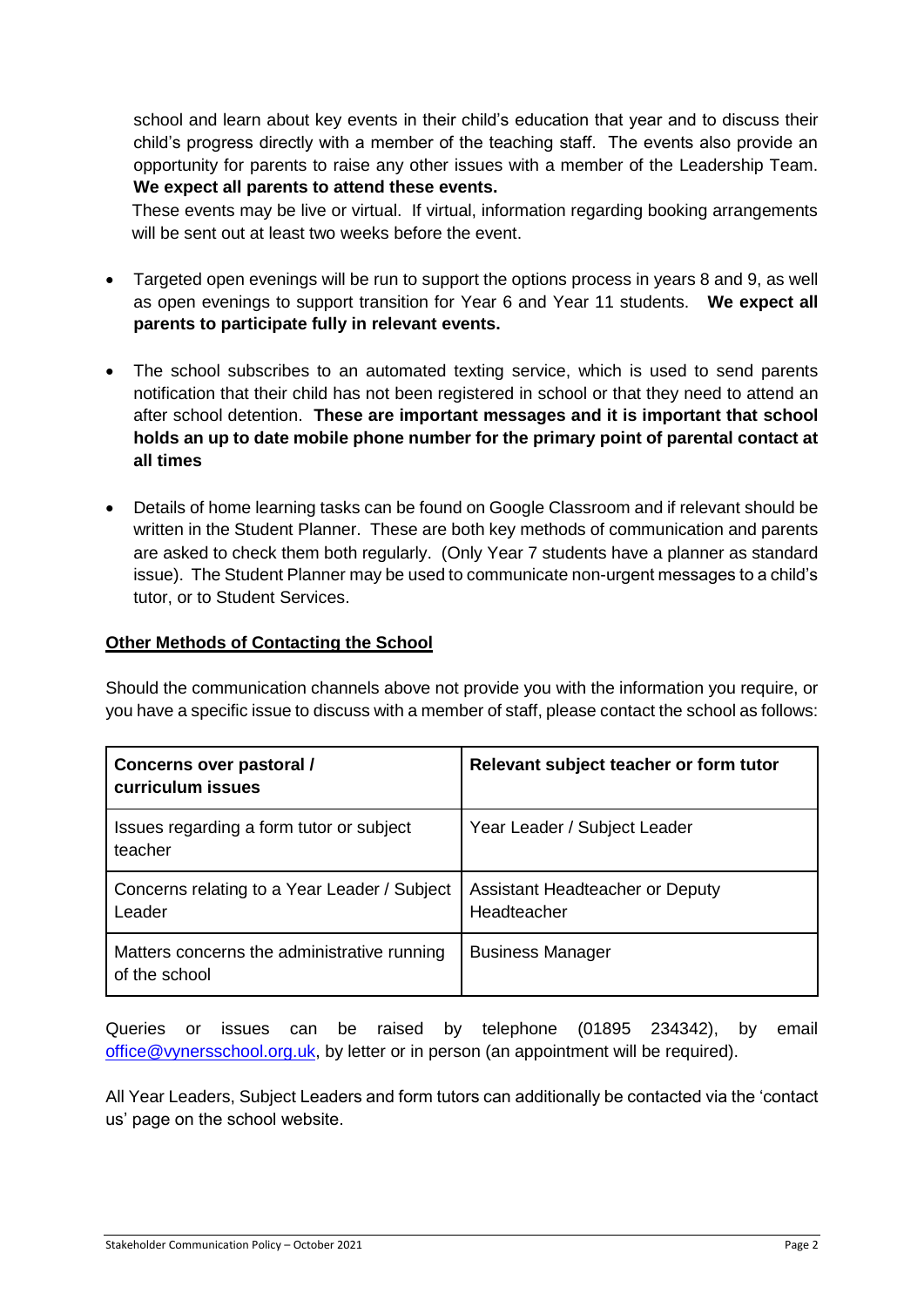## **Feedback / Consultation**

The school is, from time to time, required to consult parents on specific matters relating to the operation of the school. Recent examples include our uniform policy, the structure of the school day and our admissions policy.

These consultation exercises will be clearly communicated via both a letter home to all students and via prominent posting on the school website. **Parents are actively encouraged to contribute to these exercises before the stated deadline.**

The school will also run periodic feedback surveys. Please do take the time to contribute to these; your views are important to us.

### **Response Times**

During term time, the school undertakes to send a substantive reply to most queries within 5 working (i.e. school) days. In many cases, we will be able to respond to you much more quickly.

An initial acknowledgement will be sent within the first 2 working days reassuring you that your query has been received. If it is not possible to send a full reply within 5 working days (for instance, information needs to be sought from a third party in order to be able to fully answer your question), you will be informed of this.

In the interests of staff wellbeing, the school does not expect its staff to respond to emails or make phone calls home either before 8am or after 5pm. In the interests of providing the highest level of support to our students, many staff will voluntarily work outside these times. Parents should not, however, expect this as the norm.

During school holidays, staff will access their email much more infrequently. The school will endeavour to ensure that essential information, particularly concerning exam result arrangements, is clearly posted on the school website.

## **Expectations of Parents/Carers**

It is very important that the school maintains up to date contact details for parents (particularly an emergency mobile phone number and a valid email address). This enables us to contact you quickly if your child is unwell. It also enables the school to communicate effectively with you via electronic means. The school asks all parents to check their contact information in the autumn term of every school year. **When you receive this data sheet, please return it to the school as soon as possible. Confirmation that your contact details are unchanged is just as important to us as being notified of changes.**

The school understands that parental concerns are important and that a failure to immediately speak with the relevant member of staff can cause anxiety and frustration. Many members of the teaching staff will however be teaching all day and offer additional support to students through running after school or lunchtime activities. All of these activities, by their nature, limit the ability of teaching staff to respond immediately to parents.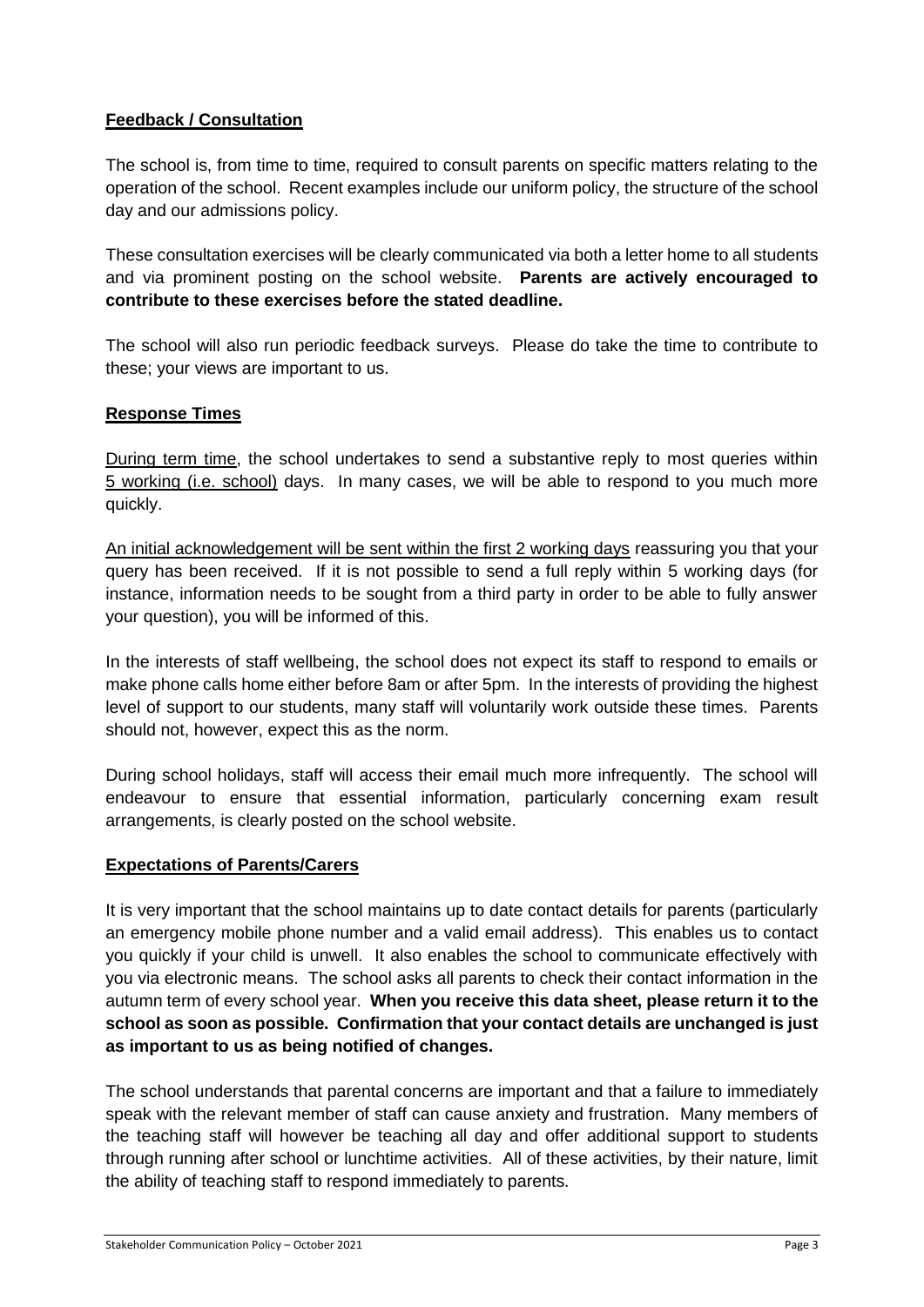Parents are asked not to contact members of staff via unofficial channels, including Social Media platforms. This respects the privacy of our staff outside school hours and also enables them to respond effectively to you, with all the necessary information to hand.

When contacting the school about an issue, please give us as much information as possible. Information about the nature of your concern or what has happened, when it took place, who was involved and what you would like us to do to resolve the issue is all very helpful and will enable the school to respond to you more quickly.

Parents are reminded that the school has a duty of confidentiality to all its students. Particularly where pastoral issues are concerned, a parent should not expect to receive detailed information about other students.

Parents who wish to meet with a member of staff regarding an issue are asked, if at all possible to make an appointment to do so. Particularly for members of teaching staff, their teaching timetable prohibits them taking 'ad hoc' meetings. If you feel the issue is urgent, the school will endeavour to deal with the issue as quickly as possible. Parents should not, however, expect to be seen immediately if they turn up at school Reception without an appointment.

Parents are also asked to maintain an appropriate standard of courtesy. The vast majority of parents/carers are supportive of the school, its teachers, other members of staff, its students and their parents and act in a reasonable way. Occasionally, however, a negative attitude is expressed in an aggressive, verbally abusive or physically abusive way towards members of the school community. This is unacceptable and will not be tolerated.

Vyners School requires its teachers and other members of staff to behave professionally in these difficult situations, attempting to defuse the situation wherever possible, and to seek the involvement of other members of staff as appropriate. However, all members of staff have the right to work without fear of harassment, violence, intimidation or abuse.

Examples of the types of behaviour which are unacceptable and will not be tolerated include:

- shouting, either in person or over the telephone;
- using intimidating language or behaviour;
- using threatening language or behaviour;
- using abusive language or behaviour;
- using insulting language or behaviour;
- using aggressive or offensive hand gestures;
- swearing;
- any other behaviour likely to cause anybody witnessing it (including the recipient) alarm, distress or to fear that violence may be used against them or others.

The school welcomes feedback directly through official channels as stated in this policy but does not respond to any comments that are posted via social media platforms such as Facebook, Instagram, Snapchat or Twitter.